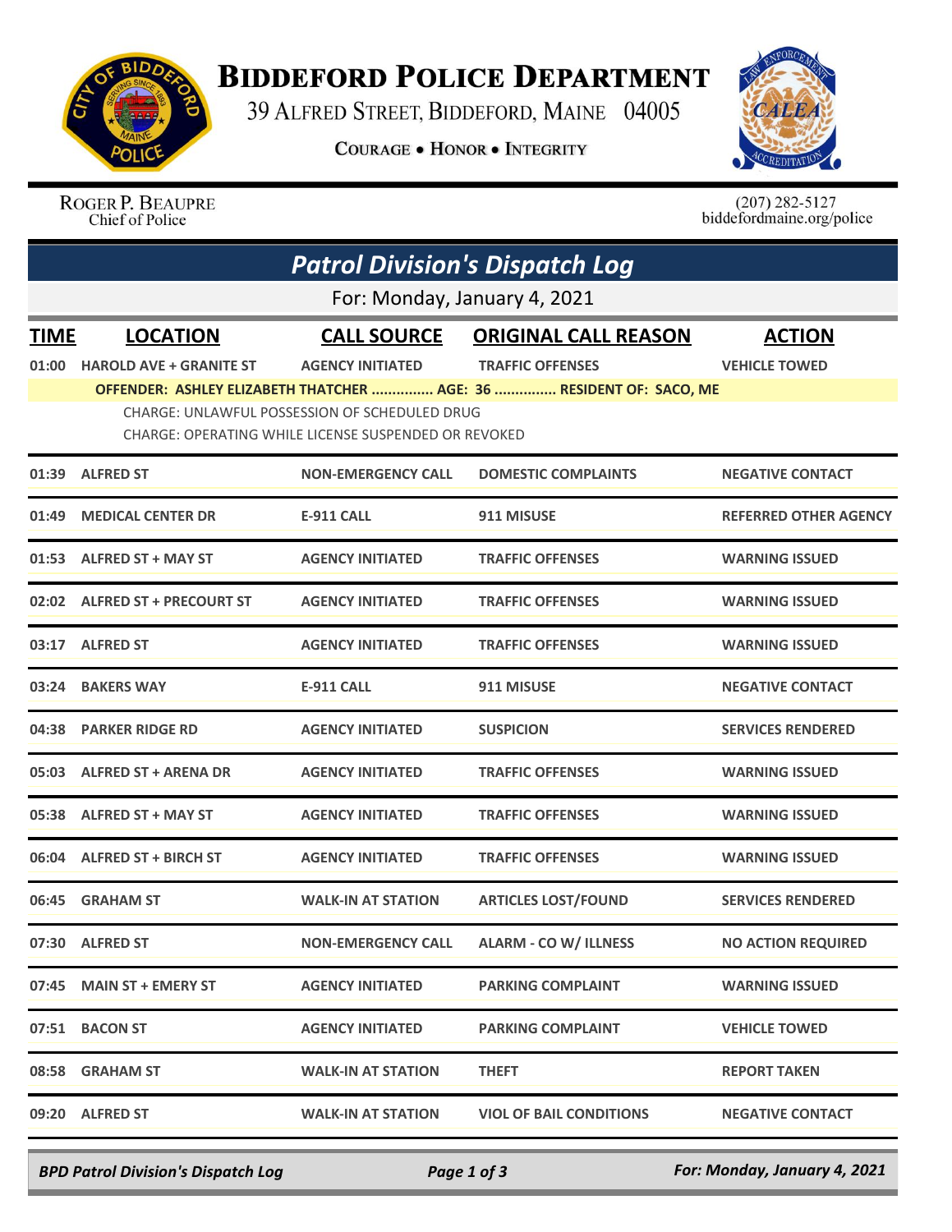| <b>TIME</b> | <b>LOCATION</b>                                                                   | <b>CALL SOURCE</b>        | <b>ORIGINAL CALL REASON</b>                                           | <b>ACTION</b>             |
|-------------|-----------------------------------------------------------------------------------|---------------------------|-----------------------------------------------------------------------|---------------------------|
|             | 09:37 ALFRED ST                                                                   | <b>WALK-IN AT STATION</b> | <b>COURT ORDERED CHECK IN</b>                                         | <b>SERVICES RENDERED</b>  |
|             | 10:31 RANCH LN                                                                    | <b>NON-EMERGENCY CALL</b> | <b>SUSPICION</b>                                                      | <b>GONE ON ARRIVAL</b>    |
|             | 10:37 ALFRED ST                                                                   | <b>AGENCY INITIATED</b>   | <b>TRAFFIC OFFENSES</b>                                               | <b>WARNING ISSUED</b>     |
| 10:55       | <b>BOULDER WAY</b>                                                                | <b>AGENCY INITIATED</b>   | <b>THEFT</b>                                                          | <b>NO ACTION REQUIRED</b> |
| 11:09       | <b>ALFRED ST</b>                                                                  | <b>WALK-IN AT STATION</b> | <b>PAPERWORK</b>                                                      | <b>SERVICES RENDERED</b>  |
|             | OFFENDER: PAUL A BOSTICK  AGE: 52  RESIDENT OF: SACO, ME<br>CHARGE: OUI (ALCOHOL) |                           |                                                                       |                           |
| 11:10       | <b>BACON ST</b>                                                                   | <b>E-911 CALL</b>         | 911 MISUSE                                                            | <b>SERVICES RENDERED</b>  |
|             | 11:26 PEARL ST                                                                    | <b>NON-EMERGENCY CALL</b> | <b>FRAUD / SCAM</b>                                                   | <b>REPORT TAKEN</b>       |
|             | 11:29 PRECOURT ST                                                                 | <b>NON-EMERGENCY CALL</b> | <b>RR BURNING ROPES</b>                                               | <b>SERVICES RENDERED</b>  |
| 11:56       | <b>PIKE ST</b>                                                                    | <b>E-911 CALL</b>         | 911 MISUSE                                                            | <b>SERVICES RENDERED</b>  |
|             | 12:12 MOUNTAIN RD + OLD ALFRED R  NON-EMERGENCY CALL                              |                           | <b>ANIMAL COMPLAINT</b>                                               | <b>GONE ON ARRIVAL</b>    |
|             | 12:29 WELLS PL                                                                    | <b>NON-EMERGENCY CALL</b> | <b>HARASSMENT</b>                                                     | <b>FIELD INTERVIEW</b>    |
|             | 12:49 OLD ALFRED RD                                                               | <b>NON-EMERGENCY CALL</b> | <b>ANIMAL COMPLAINT</b>                                               | <b>SERVICES RENDERED</b>  |
|             | 12:52 ELM ST                                                                      | <b>NON-EMERGENCY CALL</b> | <b>CODES ENFORCEMENT</b>                                              | <b>SERVICES RENDERED</b>  |
|             | 12:59 SIMARD AVE                                                                  | <b>NON-EMERGENCY CALL</b> | <b>SUSPICION</b>                                                      | <b>SERVICES RENDERED</b>  |
|             | 13:07 JESSIE LN                                                                   | <b>NON-EMERGENCY CALL</b> | <b>ANIMAL COMPLAINT</b>                                               | <b>SERVICES RENDERED</b>  |
|             | 13:36 GUINEA RD                                                                   | E-911 CALL                | 911 MISUSE                                                            | <b>SERVICES RENDERED</b>  |
|             | <b>14:07 MAIN ST</b>                                                              | <b>NON-EMERGENCY CALL</b> | <b>ESCORTS / RELAYS</b>                                               | <b>SERVICES RENDERED</b>  |
|             | 14:46 JESSIE LN                                                                   | <b>NON-EMERGENCY CALL</b> | <b>CRIM THREAT / TERRORIZING</b>                                      | <b>SERVICES RENDERED</b>  |
|             | 15:07 HILL ST                                                                     | <b>E-911 CALL</b>         | 911 MISUSE                                                            | <b>DISPATCH HANDLED</b>   |
|             | 15:22 MAIN ST                                                                     | <b>NON-EMERGENCY CALL</b> | <b>DOMESTIC COMPLAINTS</b>                                            | <b>REPORT TAKEN</b>       |
|             | 15:51 WACO DR                                                                     | <b>E-911 CALL</b>         | 911 MISUSE                                                            | <b>DISPATCH HANDLED</b>   |
|             | 15:55 BIDDEFORD GATEWAY CTR                                                       | E-911 CALL                | <b>ROAD HAZARD</b>                                                    | <b>SERVICES RENDERED</b>  |
|             | 16:06 WEST ST                                                                     | <b>NON-EMERGENCY CALL</b> | <b>THEFT</b>                                                          | <b>ARREST(S) MADE</b>     |
|             |                                                                                   |                           | OFFENDER: DANIEL ANDREW DENNISON  AGE: 41  RESIDENT OF: BIDDEFORD, ME |                           |
|             | CHARGE: WARRANT ARREST                                                            |                           |                                                                       |                           |

*BPD Patrol Division's Dispatch Log Page 2 of 3 For: Monday, January 4, 2021*